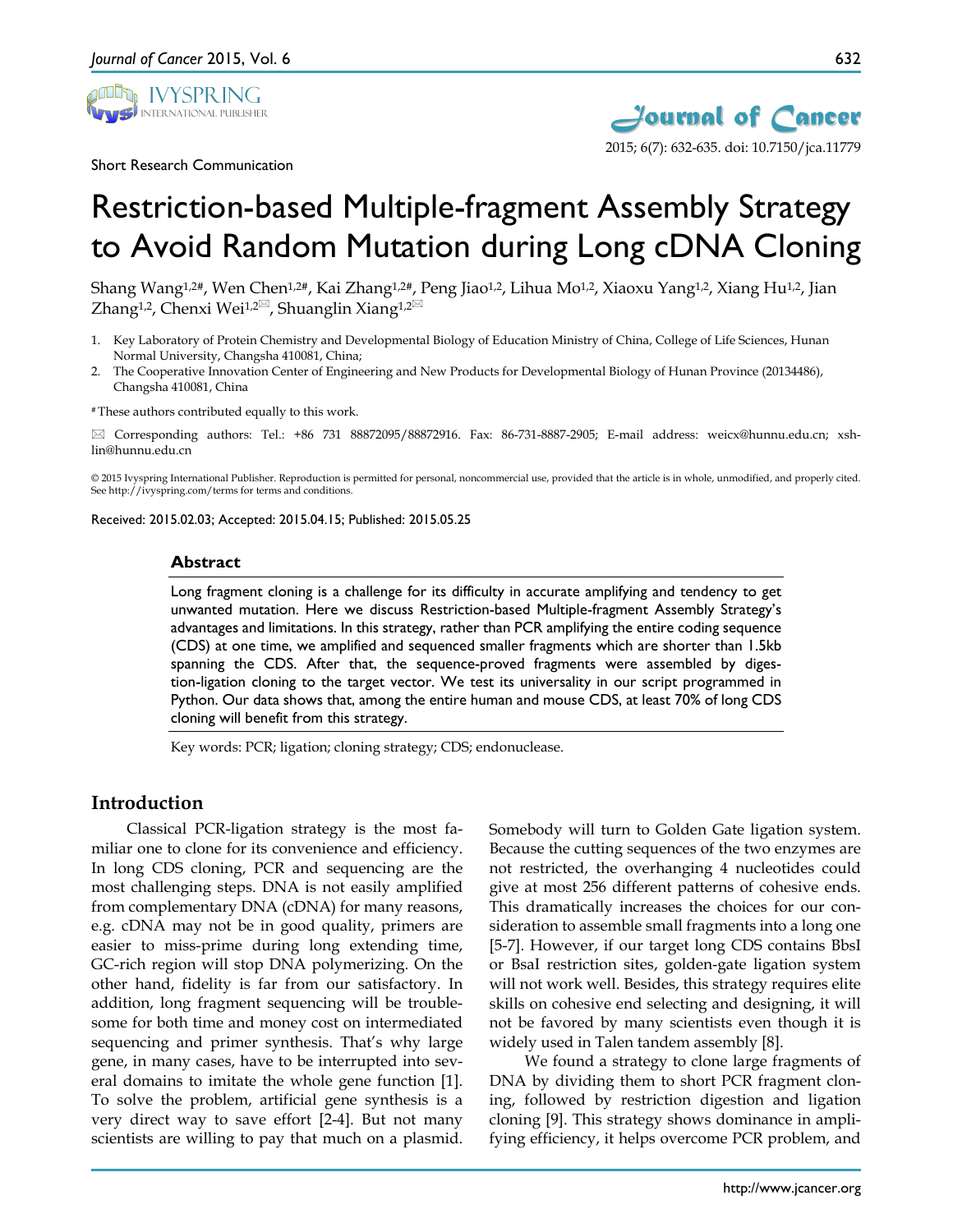constructs very big clones without turning to complex reagents and technologies, like Red/ET system[10] or TAR system [11, 12]. This strategy shows potential in handling long CDS clones, including introducing mutation, deleting and inserting domains.

Here, we name it Restriction-based Multiple-fragment Assembly Strategy. A slight modification was added to make it more compatible to sequencing system and easier for us to handle random mutation. A series of experiments were done to judge its efficiency and universality. In this modified strategy, instead of PCR-amplifying the entire CDS, we amplify short fragments, which are no longer than 1,500bp, spanning the whole CDS. Since Sanger sequencing's read length is 800bp, 1,500bp is very friendly to bi-directional sequencing strategy. Fragments were ligated to KSII and followed by Sanger sequencing. Then, mutated clones were discarded. Sequence-proved fragments were released by restriction digestion and assembled into our target vectors in a ligation system. Since the digestion and ligation sub-cloning does not introduce random mutation, and restriction sites were found in the sequence to be cloned, ligation will not break open reading frame (ORF).

In this study, mouse Ago2 was constructed as examples to elaborate this strategy. mAgo2 (NM\_153178.4) was submitted to NEBcutter V2.0  $(\text{http://nc2.net.com/NEBcutter2/})$  [13] for restriction analysis. Results showed mAgo2 contains an

XhoI restriction site which breaks mAgo2 CDS into 1.4kb and 1.1kb two fragments. Each interrupted fragments were PCR-amplified from N2A cDNA using primers mAgo2F1 ( 5'-*ACG GAT CCG CCA CC*A TGT ACT CGG GAG CCG GCC CCG TTC-3'), mAgo2R1 (5' –ACT TGC ATA CAC AGG AGT T-3'), mAgo2F2 ( 5'-AGC GCC AGT GTA CAG AAG TC-3') mAgo2R2 (5'-*ACG AAT TC*A GCA AAG TAC ATG GTG CGC AG-3') by KOD-FX (Cat: KFX-101). PCR was processed 28 cycles on Eppendorf thermos-cycler (Eppendorf AG 22331 Hamburg) with the denaturing temperature at 94℃ for 30seconds, annealing temperature at 58℃ for 30seconds, followed by extending temperature at 68℃ for 1min/kb. PCR product was purified (Guangzhou Dongsheng Biotech) and ligated (Fermentas # K1423) to pBlueScript-KSII that had been digested with EcoRV to give blunt end. Ligation product was transformed into Top 10 competent E. *coli.* and plated onto LB agar plate supplemented with X-gal, IPTG and Ampicillin. Blue White Screen was used to help check the insert [14]. The inserted clones were sent for sequencing using M13F/M13R sequencing primers. The sequence-proved clones were digested to release favored fragments. Purified fragments were ligated to pcDNA3.1-Myc/His A that had been digested by BamHI and EcoRI in one ligation system. Ligation systems were transformed. Clones were picked for enzyme digestion screen and followed by Sanger sequencing. So pcDNA3.1-Myc/ His-mAgo2 was completed (Figure. 1A).



**Figure 1**. Detailed Strategy to clone mAgo2(A) and hXrn1(B). Fragments were first amplified and ligated to pBS-KSII vector for sequencing. The correct clones were then subcloned into the target vector. For too many fragments, like hXrn1, two or more rounds of assembly are recommended.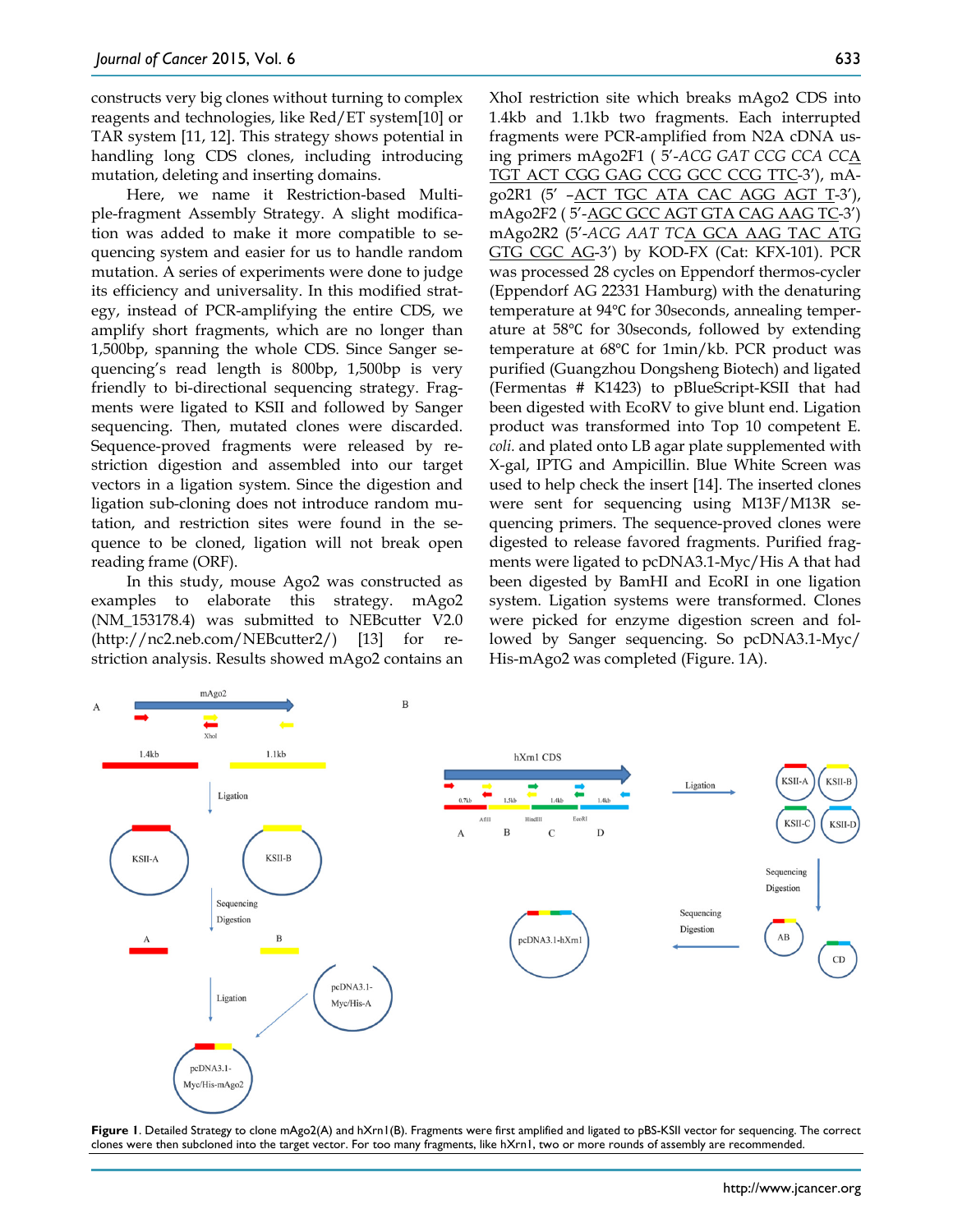

**Figure 2.** Full-length and fragments PCR of mAgo2 (A) and hXrn1 (B). Full length of PCR amplifying was either too low effecient (mAgo2) or totally a failure (hXrn1). While fragments amplification enhanced both accuracy and success rate.



Figure 3. Colony PCR to measure ligation efficiency. The more fragments in a ligation system, the smaller chance will be in producing a complete construct. In four fragments ligation system, only 6 positive clones were checked.

This strategy to clone long DNA fragment takes advantage of the dominance of short fragment PCR. mAgo2 fragments were easily amplified using mAgo2F1/R1 and mAgo2F2/R2. Also it could be successfully amplified directly using mAgo2F1/R2. But, full-length PCR product showed smear at 500bp and 1,000bp (Figure. 2 A). In order to apply this strategy to a more complex CDS, we tried it on hXrn1, whose CDS is 5.4 kb. After our analysis, hXrn1 CDS would be divided into 4 short fragments (A, B, C, D) with their lengths at 0.7kb, 1.5kb, 1.4kb, 1.4kb adjoined by endonucleases AflII, HindIII, EcoRI. We firstly assembled fragments A and B to get KSII-AB. At the same time we got KSII-CD. Again, we repeated the processes above and got pcDNA3.1-Myc/His-hXrn1 (Figure. 1B). hXrn1 full length PCR showed no band at all; while fragments PCR shows clear and bright bands (Figure. 2B). This means that short fragments are much more easily amplified and products are more accurate.

Next, hXrn1 4 fragments were used to measure one round assembling efficiency of 2 fragments  $(A/B)$ , 3 fragments  $(A/B/C)$  and 4 fragments  $(A/B/C/D)$ . Fragments were ligated to pre-digested pcDNA3.1 vector. Ligation products were transformed into top10 competent cells. After overnight growth, 20 clones of each plated were picked for colony PCR. In 2 fragments system, 16 positive clones were checked, in 3 fragments system, 15 positive clones were checked, in 4 fragments system, only 6 positive clones were checked (Figure 3). Results showed that the more fragments are tried in an assembly system; the lower success rate is checked. To overcome the efficiency problem, we recommend two or more round of assembly, as it has been processed on pcDNA3.1-hXrn1.

In order to know how universal this strategy is, we searched the entire human and mouse CDS in CCDS database [15] to see how many of them will benefit from our strategy. Sequences were checked in our Python Script (supplementary material S1) if they were longer than 1,500bp, if 15 candidate restriction sites (ApaI, BamHI, BglII, EcoRI, HindIII, KpnI, NcoI, NdeI, NheI, NotI, SacI, SalI, SphI, XbaI, XhoI) could be found only once on a CDS, and then if the distance between adherent restriction sites are no longer than 1,500nt. Our data showed 12118 in 29064 human CDSs and 9479 in 23874 mouse CDSs were longer than 1,500 (supplementary material S2). These CDS possess nearly 40% of all CDS. Further, 8304 in 12118 in human and 6678 in 9479 mouse meet our requirements (supplementary material S3). Sequences meet our requirement are good candidates for Restriction-based Multiple-fragment Assembly Strategy. This data strongly suggests our strategy is potential to